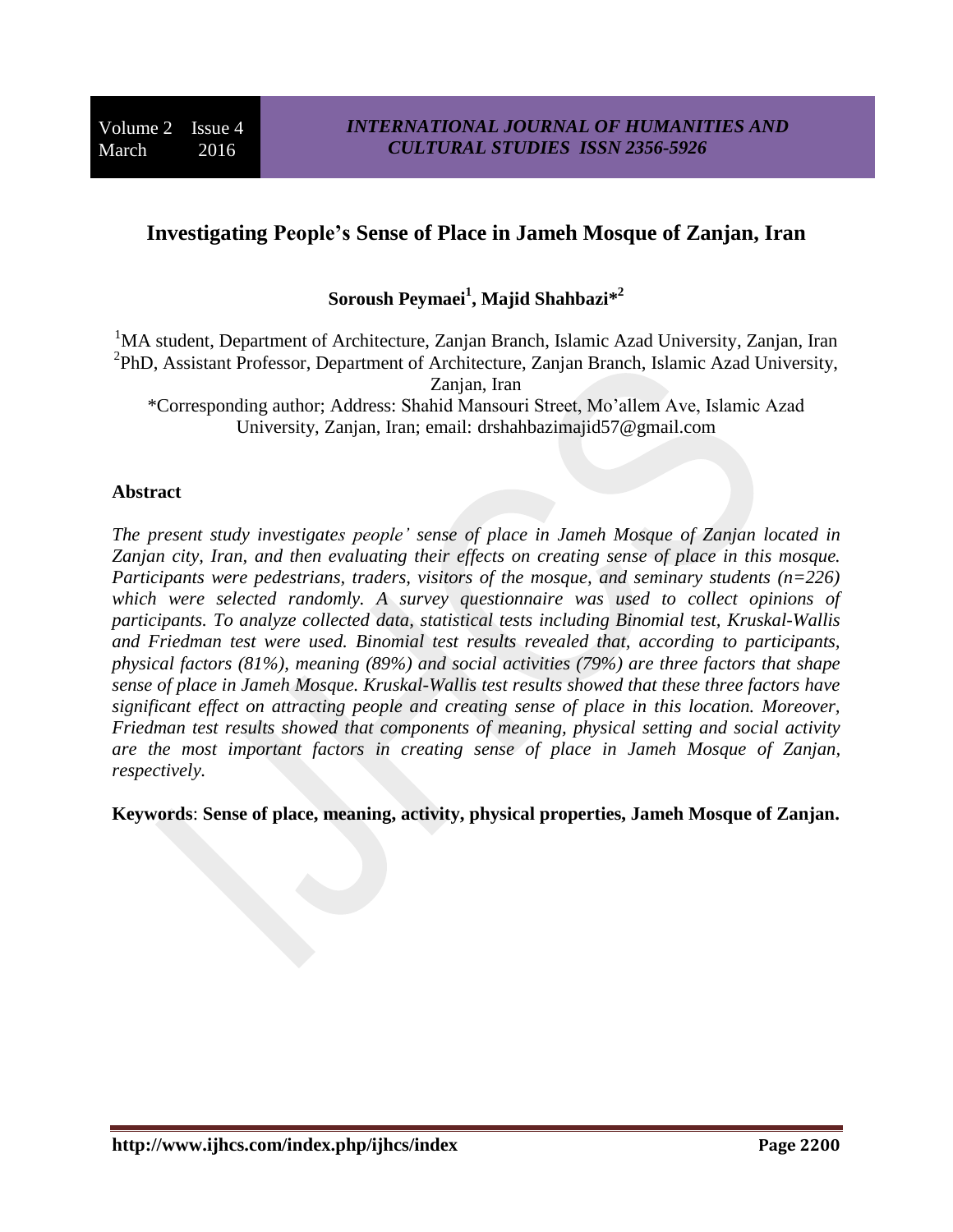## **1. Introduction**

Sense of place is one of the most important factors in assessing and communicating with diverse environments. Sense of place can be found in places that have a distinctive character. Sense of place is not only a simple way to explain how is the person's perception of place, but a multidimensional concept to identify the location symbolically and emotionally (Stefanovic, 1998). It is "The complex bundle of meanings, symbols, and qualities that a person or group associates (consciously and unconsciously) with a particular locality or region" (Shamai, 1991: 348). In phenomenology, a sense of place means connection to a place by understanding the symbols and daily activities (Relph, 1976). Sense of place can affect values, attitudes and especially individual and social behavior of people in the place, and their willingness to participate in social activities (Canter, 1977). Lynch (1998) suggested that sense of place makes a good relationship between human and place. The strongest sense of place experience is what Relph called *existential insideness*, "a situation of deep, unself-conscious immersion in place and the experience most people know when they are at home in their own community and region" (Seamon, 1996). Rogan et al. (2005) defined sense of place as a factor that makes an environment psychologically comfortable. Phenomenologists used some similar concepts such as 'Topophilia', 'character of place' and 'spirit of place' (Steele, 1981) to explain the concept of sense of place. *Topophilia* is a term that first was presented by Tuan (1974) which means "love of place". He used this term instead of sense of place and defined it as impressive connection between people and place (Tuan, 2001). Relph (1976) described that place is an interaction of three components (1) the place's physical setting; (2) its activities, situations, and events; and (3) the individual and group meanings created through people's experiences and intentions in regard to that place. Environmental psychologists argue that physical settings play a significant role in facilitating the goals and aspirations of their users (Stokols, 1990). Physical properties which are effective in sense of place and perception of place are: dimension of place, enclosure degree, contrast, human scale, proportion, distance, texture, color, smell, sound and visual variety (Steele, 1981). Overall, different definitions of sense of place reflect the fact that this sense is the result of activities as well as physical and semantic features. Concepts indicates that social factors resulting from the activities as well as physical characteristics and meanings (personal or environmental) are influenced by the history, culture, traditions, decoration, aesthetics, emotions and thoughts of a person which is the main factor in shaping a sense of place. Understanding the factors referred to in the formation of a sense of place (physical characteristics, meanings, activities) are important factors in identifying indicators for perception of the environment.

There are many studied that investigated the sense of place. For example, Nik mohammad et al. (2013) studied sense of place within the landscape in cultural setting. Najafi et al. (2011) studied sense of place in architectural studies. Our study investigates the sense of place in Jameh Mosque of Zanjan in Iran. The most important structural elements of Iran's religious and traditional buildings are mosques that have profound implications associated with the presence of humans and substantive applications. In this study we investigated the existence of three components of sense of place (physical setting, meaning and activities*)* in Jameh Mosque.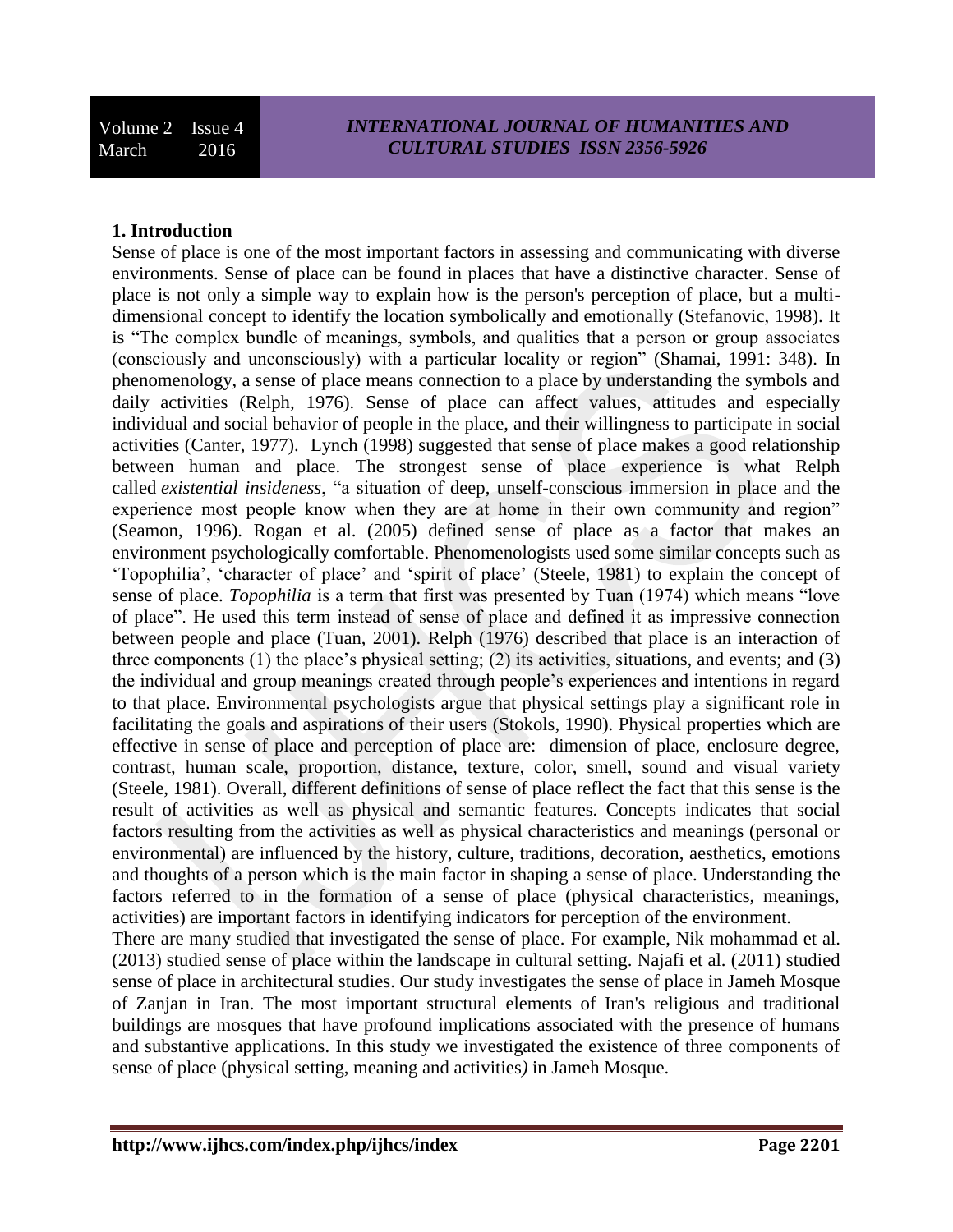#### **2. Case study**

Jameh Mosque of Zanjan also known as, Seyyed Mosque and Sultani Mosque is the grand, congregational mosque of Zanjan city, Iran. The mosque is situated in the old part of the city and was constructed in 1826 during the Qajar era (see Fig. 1). The construction was carried out by Abdullah Mirza Dara who was one of the children of Fathali Shah Qajar in the year (1242 AH.). This historical site is of great value where planning and architectural feats are concerned. To the east and west of the court yard of the mosque sixteen chambers exist running parallel to each other. Facing towards south are rise chambers used as residential quarters for theology students. The ceilings of these chambers are artistically decorated with diagonal arches 2.5 m from the floor (See Fig. 4). The portions have beautifully vaulted and have arched ceilings. The chambers have also been worked in tile dating back to Qajar era. This mosque has three places for nocturnal payers or Shabestan (see Fig.2) each having an altar. The dome of this mosque is spectacular, inspired by the architecture of Parthian period (see Fig. 3).



**Figure 1.** A view of Jameh Mosque of Zanjan (Photo taken by author)



**Figure 2.** Bedchamber (Shabestan) of Jameh Mosque of Zanjan (Photo taken by author)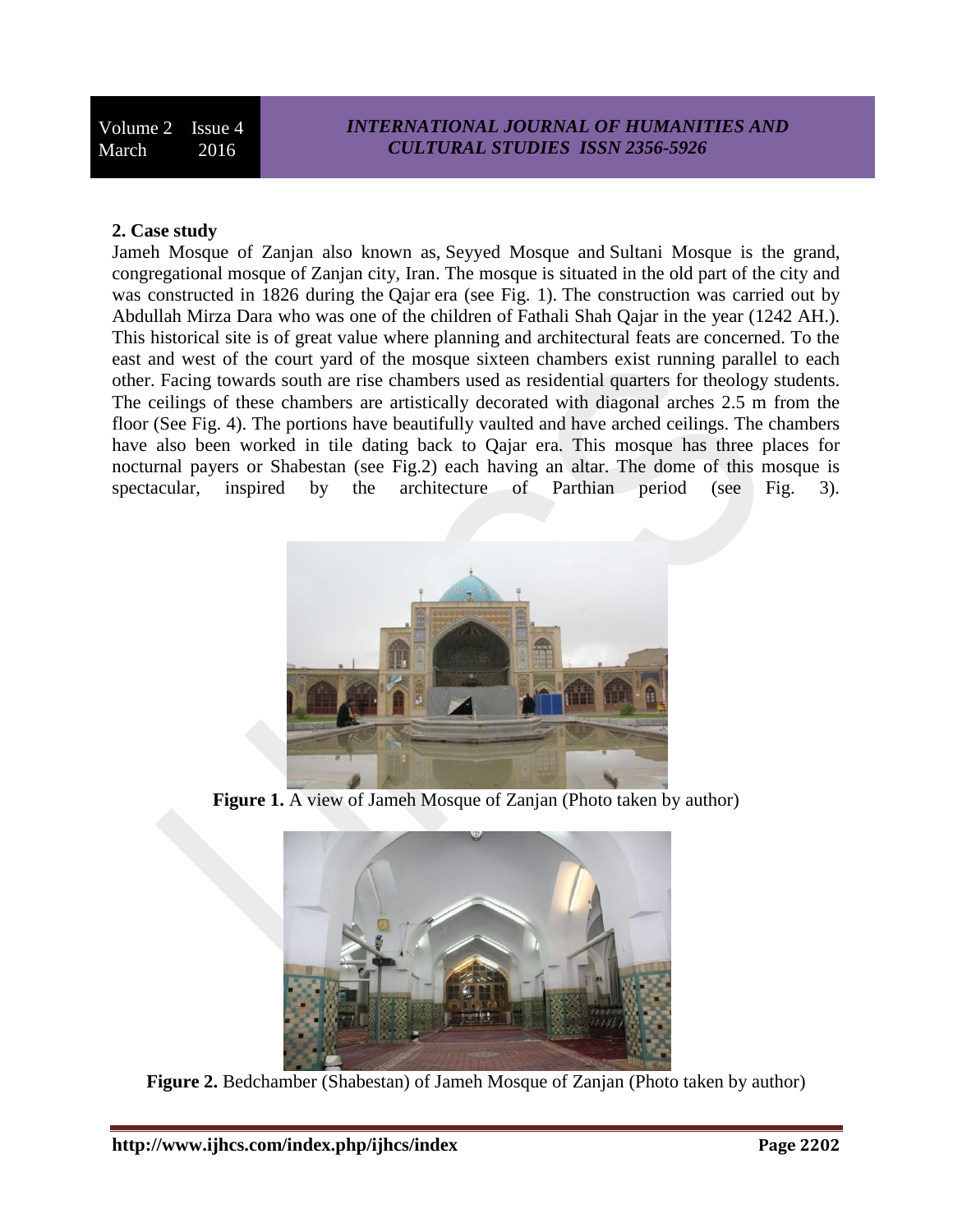## *INTERNATIONAL JOURNAL OF HUMANITIES AND CULTURAL STUDIES ISSN 2356-5926*



**Figure 3.**Dome of Jameh Mosque of Zanjan (Photo taken by author)



**Figure 4.** Decorat ive mosaic

tiles of Jameh Mosque of Zanjan (Photos taken by author)

Jameh Mosque Zanjan, due to locating in the historic fabric of Zanjan city and its potential relationship with the Zanjan Bazaar as a traditional urban element, is of particular importance, and is used as the main and secondary entrances to Zanjan Bazaar. Therefore, taking into account all the above features, it can be valuable building with meaning and identity, and considering its physical importance, physical connections and its concepts, can be suitable for studies on sense of place and influence different people in Zanjan city.

## **3. Materials and Methods**

This study is a descriptive survey. Based on previous studies in field of sense of place, its three components including *physical factors*, *meaning* and *social activities* were used for the study and we investigated their existence in Jameh Mosque. Accordingly, hypotheses of the study were formulated as follows:

H1.Physical setting has significant effect on attracting people and creating sense of place in Jameh Mosque;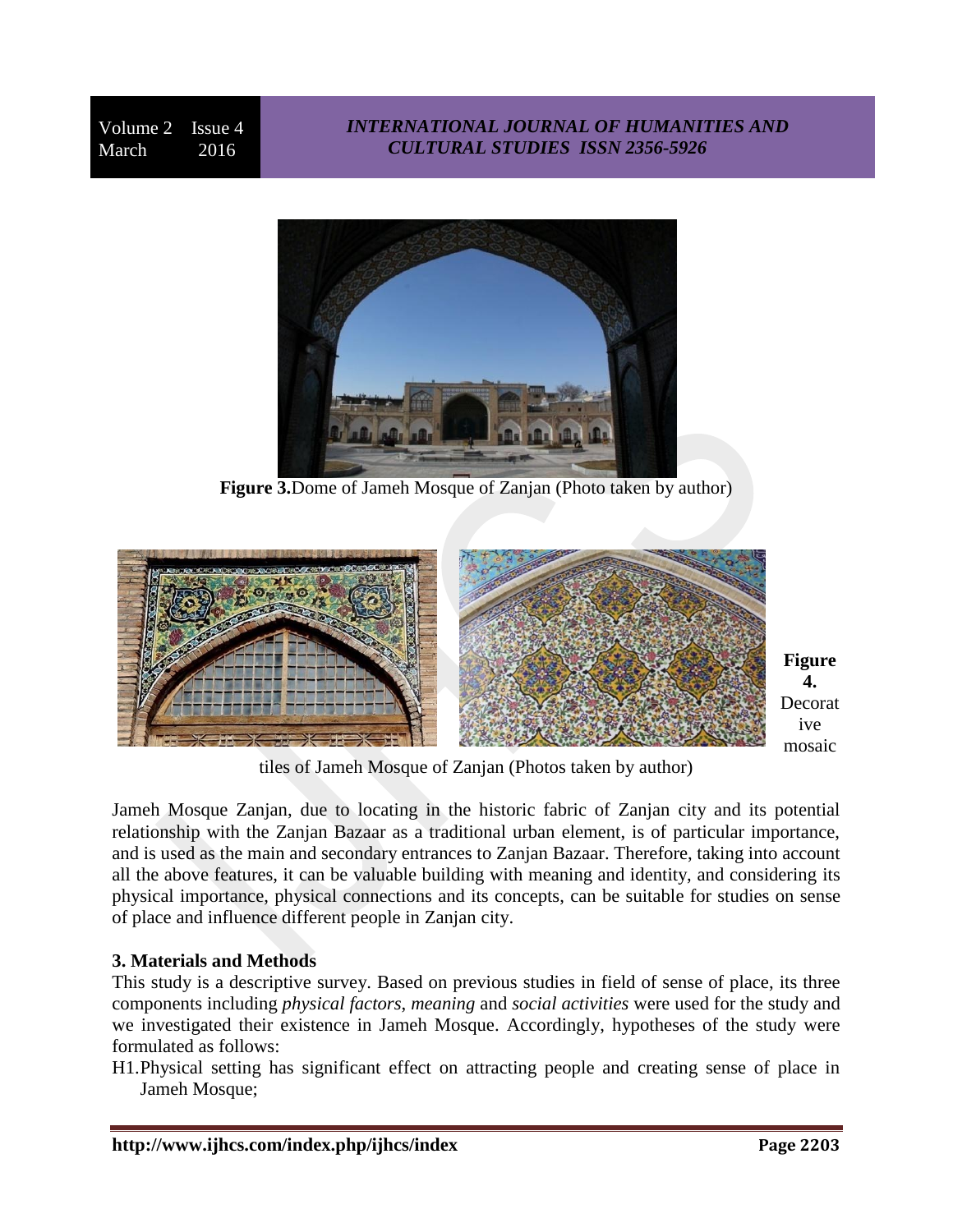Volume 2 Issue 4 March 2016

- H2.Meaning has significant effect on attracting people and creating sense of place in Jameh Mosque;
- H3.Social activities have significant effect on attracting people and creating sense of place in Jameh Mosque.

Statistical population consists of the people who were visiting the Jameh Mosque in Zanjan city of Iran. Using stratified sampling method, they were divided into different social classes, and then by simple random sampling technique, the samples were selected from each of the classes. Finally, using Cochran formula, 226 subjects were selected for the study. Samples were above 15-years old citizens who permanently and continuously were associated with Jameh Mosque in their daily lives, and felt the presence of the building continually in their life.

In order to assess the existence of the components of sense of place in Jameh Mosque and recognize hierarchy of influence of this sense of place on people, a Persian- language questionnaire was designed rated based on 5-point Likert scale. It had 24 items, 8 items measure the effects of physical factors of the mosque, 8 items assess the semantic effects of the mosque, and 8 questions measure the effects of social activities in the mosque. Reliability of the questionnaire was obtained as 0.87 using Cronbach alpha which was acceptable.

Data were analyzed in SPSS v.21 software by using statistical tests including Binomial test (for identifying existence of constituent elements of sense of place), Friedman Test (for ranking main variables of the study and their effectiveness), and Kruskal Wallis Test (for analyzing whether the opinions of participants and the effect of study variables on sense of place are identical).

### **4. Results and Discussion**

### **4.1. Characteristics of participants**

Data reported that participants were 72 pedestrians (31.9%), 50 Zanjan bazaar traders (22.1%); 52 visitors of the mosque (23%) and 52 seminary students and servants of the mosque (23%). Age of the majority of participants was 31-40 years (n=70, 31%) and most of them had Bachelor degree (n=68, 30.1%).

### **4.2. Testing research hypotheses**

Hypothesis 1 stated that, according to participants, physical setting of Jameh Mosque has significant effect on attracting people and creating sense of place in this place. Our assumptions are:

- (a). Physical setting has no significant effect on attracting people and creating sense of place (p< 0.05)
- (b).Physical setting has significant effect on attracting people and creating sense of place (p> 0.05)

Binomial test indicated that the proportion of agreed viewpoints of 81% was higher than the expected 50%,  $p = .000$  (1-sided) (table 1). In this regard we can say that physical setting of Jameh Mosque has significant effect on attracting people and creating sense of place, and the variable of physical setting" was determined as one of the factor causing a sense of place in Jameh Mosque.

**Table 1.** Binomial test results-H1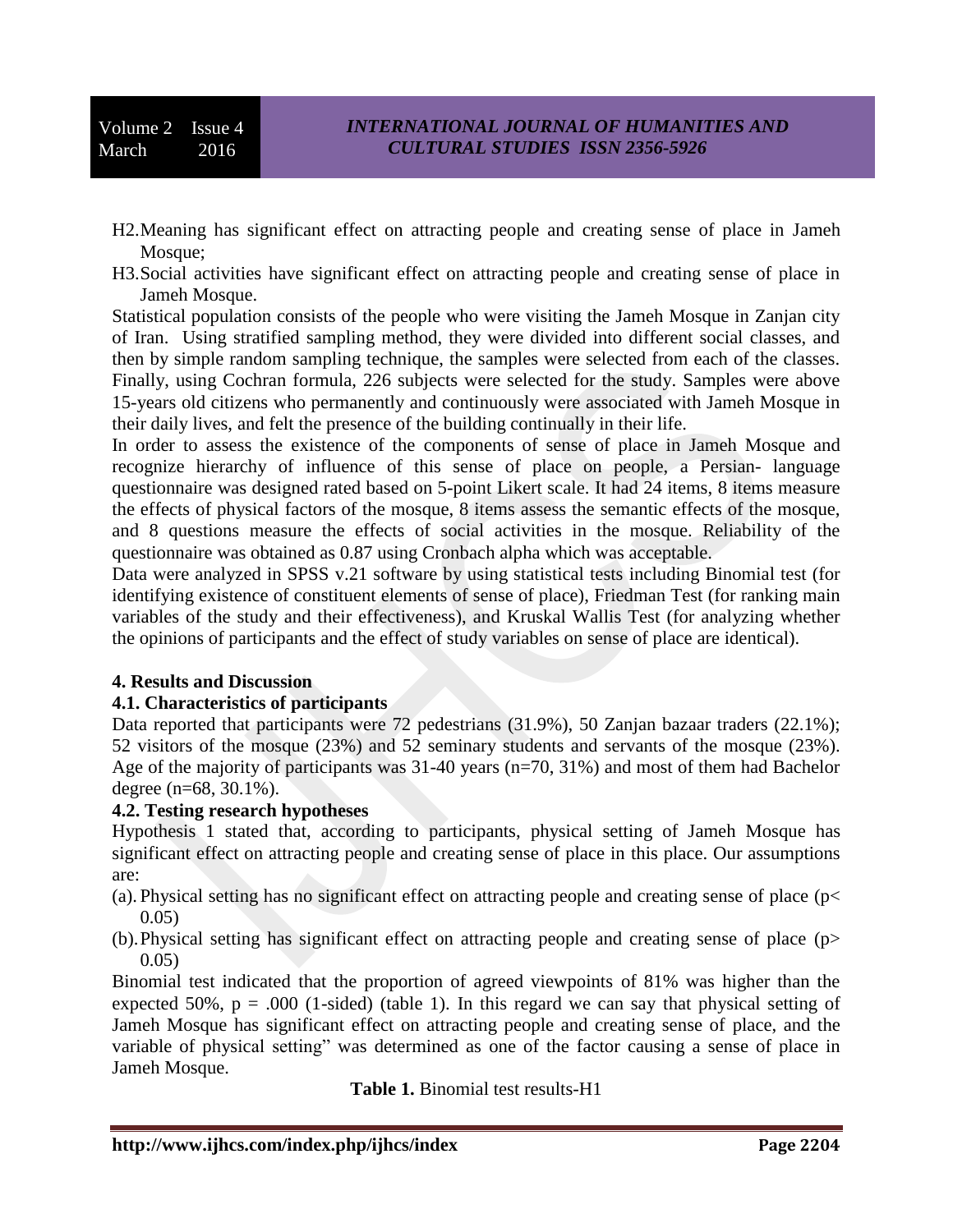### *INTERNATIONAL JOURNAL OF HUMANITIES AND CULTURAL STUDIES ISSN 2356-5926*

| Groups              |     | <b>Observation prop.</b> Test prop. |      | Sig. |
|---------------------|-----|-------------------------------------|------|------|
| Opposing viewpoints | 44  | 19                                  |      |      |
| Agreed viewpoints   | 182 | 1.81                                | 0.50 |      |
| Total               |     | ∩∩                                  |      |      |

Also, results of Kruskal Wallis test indicated that all participants had identical viewpoints towards the physical factors of the mosque at significant level of 0.52 ( $p$  > 0.05) and have same opinion on the impact of physical setting on creating sense of place in Jameh Mosque (table 2). Overall, it can be said that physical setting has moderate impact in creating a sense of place in Jameh Mosque of Zanjan in view of all participants.

| Chi-squared $(x^2)$ | $^{\prime}$ .805 |
|---------------------|------------------|
|                     |                  |
|                     | 0.052            |

**Table 2**. Kruskal-Wallis test results-H1

Hypothesis 2 stated that meaning has significant effect on attracting people and creating sense of place in Jameh Mosque in view of respondents*.* For binomial test our assumptions are:

- (a). Meaning has no significant effect on attracting people and creating sense of place ( $p$  <  $0.05$ :
- (b).Meaning has significant effect on attracting people and creating sense of place in mosque in view of respondents ( $p$  > 0.05).

Binomial test indicated that the proportion of agreed viewpoints of 89% was higher than the expected 50%,  $p = .000$  (1-sided) (table 3). This supports the assumption that meaning in Jameh Mosque of Zanjan has significant effect on attracting people and creating sense of place in this place, and it is one of the factors that create sense of place in this mosque.

| <b>Groups</b>       |    | <b>Observation prop.</b> | Test prop. | Sig. |
|---------------------|----|--------------------------|------------|------|
| Opposing viewpoints | 24 |                          |            |      |
| Agreed viewpoints   |    | 0.89                     | 0.50       |      |
| Total               |    | ЭC                       |            |      |

Results from Kruskal Wallis test, indicated that all participants had nonidentical viewpoints towards the meaning factor in the mosque at a significant level of 0.000 (p< 0.05) and therefore, have different opinions about the effect of meaning on creating sense of place in Jameh Mosque  $(table 4)$ .

**Table 4.** Kruskal-Wallis test results-H2

| Chi-square $(x^2)$ | 20.021 |
|--------------------|--------|
|                    |        |
|                    | 0.000  |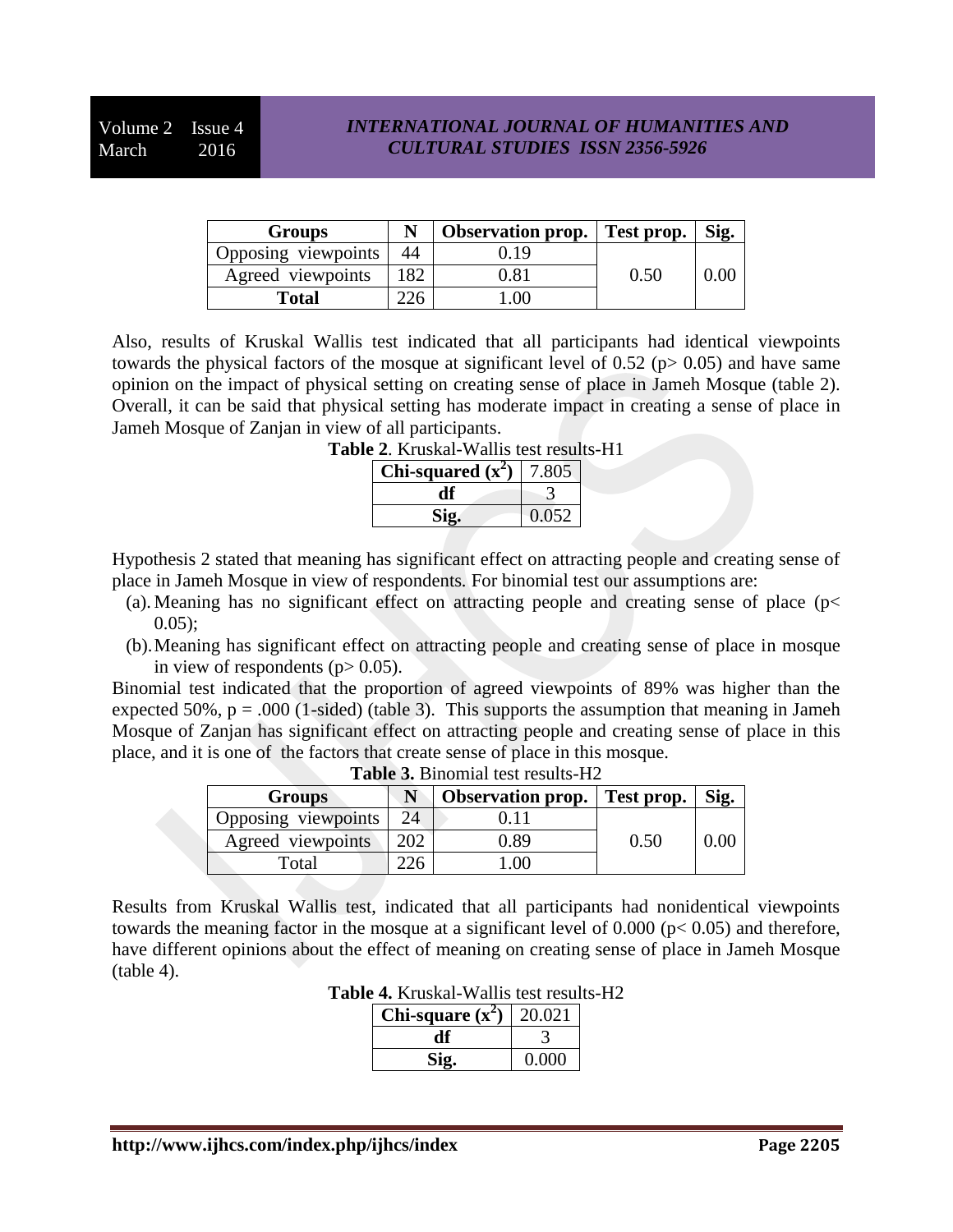Hypothesis 3 stated that Social activities in Jameh Mosque of Zanjan have significant effect on attracting people and creating sense of place in mosque according to participants. For binomial test of this hypothesis, our assumptions are:

- (a). Social activities have no significant effect on attracting people and creating sense of  $(p\leq 0.5)$
- (b).Social activities have significant effect on attracting people and creating sense of place  $(p>0.5)$

Binomial test indicated that the proportion of agreed viewpoints of 79% was higher than the expected 50%,  $p = .000$  (1-sided) (table 5). This indicates that social activities have significant effect on attracting people and creating sense of place in Jameh Mosque of Zanjan in view of participants, and activity is determined as one of the factors in creating sense of place in this mosque.

| <b>Table 9. D</b> illoniidi test results-119 |     |                                     |      |      |
|----------------------------------------------|-----|-------------------------------------|------|------|
| <b>Groups</b>                                |     | <b>Observation prop.</b> Test prop. |      | Sig. |
| Opposing viewpoints                          | 48  |                                     |      |      |
| Agreed viewpoints                            | 178 | 179                                 | 0.50 | 0.OC |
| <b>Total</b>                                 |     | .00                                 |      |      |

Table 5. Binomial test results-H<sub>3</sub>

Results of Kruskal Wallis test showed that opinions of all participants about activity in the mosque were not identical at a significant level of  $0.002$  ( $p<0.05$ ) and have different viewpoints towards the effect of social activities on creating sense of place in Jameh Mosque (table 6). **Table 6.** Kruskal-Wallis test results-H3

| i-square (x́ | 4.866 |
|--------------|-------|
|              |       |
|              | 0.002 |

#### **4.3. Friedman test**

In order to compare the effectiveness of each of the study variables (physical setting, meaning and social activities) in influencing the dependent variable (creating sense of place), Friedman test was carried out. Table 7 presents the ranking of three effective factors. As can be seen, the "meaning" factor were the most effective variable among other two factors to create sense of place in Jameh Mosque of Zanjan (mean=2.08).

| <b>Table 7. Rank</b> |           |  |  |  |
|----------------------|-----------|--|--|--|
| <b>Variable</b>      | Mean rank |  |  |  |
| Physical setting     | 2.02      |  |  |  |
| Meaning              | 2.08      |  |  |  |
| Social activity      | 1.90      |  |  |  |

|  |  | Table 8. Friedman test statistics |  |  |
|--|--|-----------------------------------|--|--|
|--|--|-----------------------------------|--|--|

**N** 226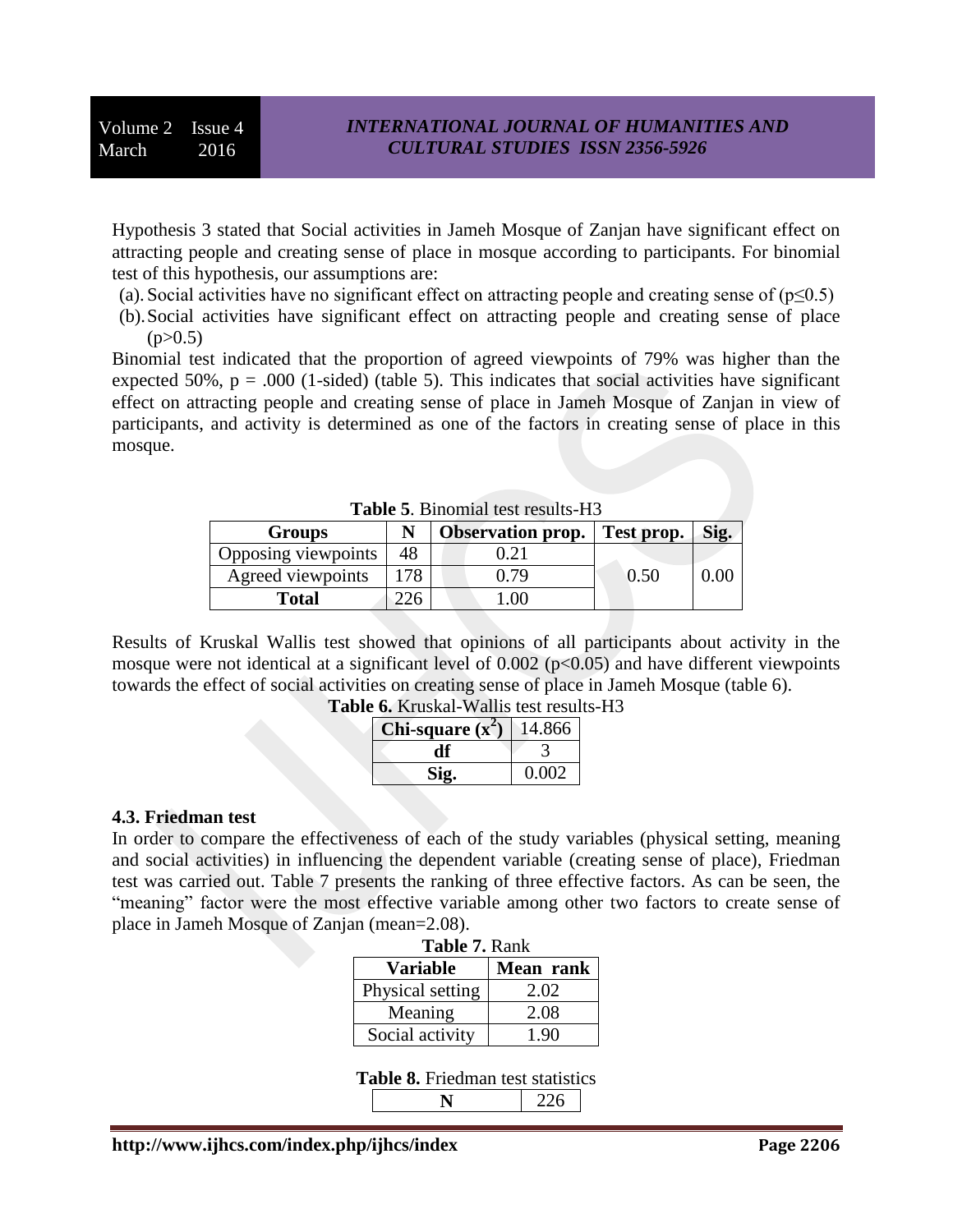Volume 2 Issue 4 March 2016

#### *INTERNATIONAL JOURNAL OF HUMANITIES AND CULTURAL STUDIES ISSN 2356-5926*

| Chi-squared $(x^2)$ | 7.198 |
|---------------------|-------|
|                     |       |
|                     | 0.027 |

Friedman test statistics showed that there was a statistically significant difference in opinions of participants on the effectiveness of three studied factors,  $\chi^2(2) = 7.198$ ,  $p = 0.027$  (table 8). Significant level is 0.027 which is less than 0.05, so it means that difference between meaning with highest rank (2.08) and social activity with lowest rank (1.90) is significant.

#### **5. Conclusion**

The aim of this study was to survey the effectiveness of physical factor, meaning and social activities in creating sense of place in Jameh Mosque of Zanjan. Participants were pedestrians, traders, visitors of the mosque and seminary students (n=226). Results of research hypotheses showed that components of sense of place (physical factor, meaning and social activities) certainly existed in Jameh Mosque of Zanjan and they can create a sense of place in this mosque. However, effectiveness of these factors was not the same and results reported different percentages for them.

The most effective and important factor in creating sense of place in Jameh Mosque of Zanjan was "meaning" and the second and third important factors were physical setting and social activities, respectively. The "meaning" factor was the choice of the seminary students who were continuously at this location, and suggests that if the number of people in this place increase, and the mosque becomes a place to live and learn especially for people those who attend with Gnostic insight at this location, this meaning element will have the greatest impact on people because of religious and spiritual impact. In contrast, social activity which had the lowest impact on creating a sense of place, was reported as the highest effective factor according to participants which indicates that the social activities, from the perspective of worshipers and visitors to the Jameh Mosque, was the most important factor. As a result, according to the research findings, it can be concluded that people's relationship with the environment influences on an individual's perception of the location, and type of motivation in his feelings towards a building. As pedestrians, traders, visitors and seminary students had different views about physic, meaning and social activity, this indicates how people communicate and are close to Jameh Mosque, and also it can be said that with the increase of a person's attachment with a place, a greater sense of place will be created towards the place.